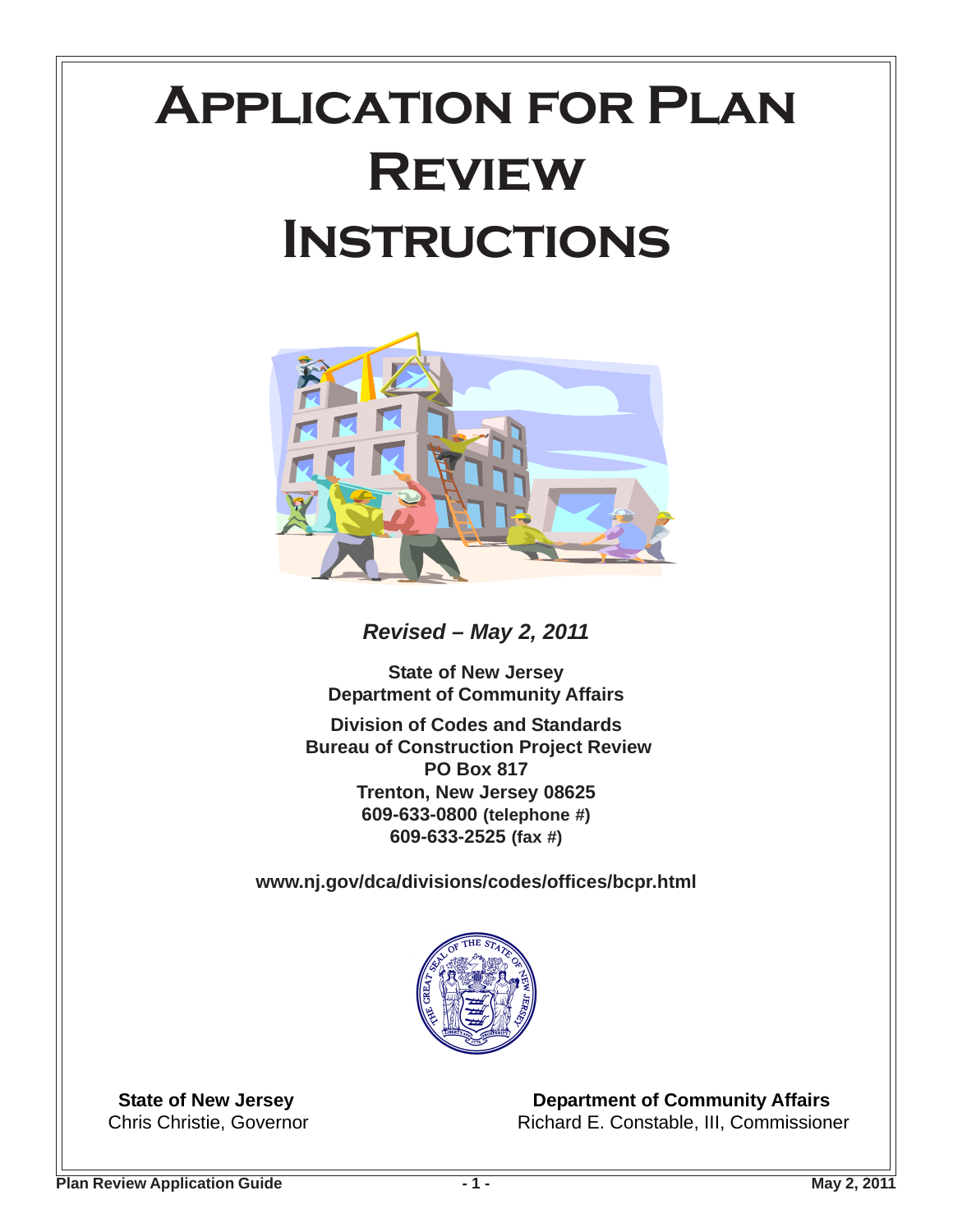# **TABLE OF CONTENTS**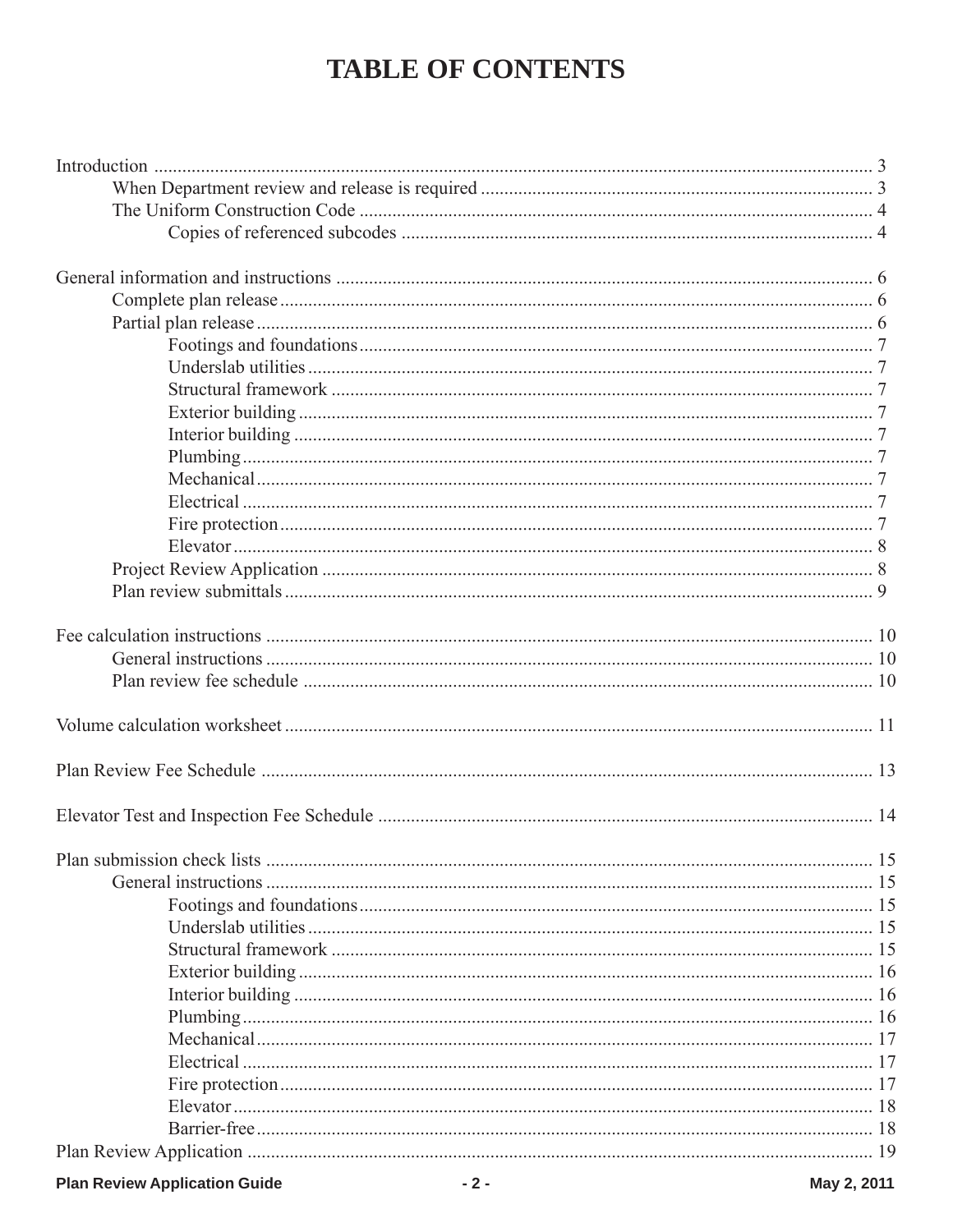# **INTRODUCTION**

The Department of Community Affairs, Division of Codes and Standards, Element of Construction Code Enforce<br>ment, Bureau of Construction Project Review, has prepared this comprehensive plan review application guide to<br>assis he Department of Community Affairs, Division of Codes and Standards, Element of Construction Code Enforcement, Bureau of Construction Project Review, has prepared this comprehensive plan review application guide to assist applicants in the plan review and release process. The guide gives step by step instructions to the plan filings and partial filings, calculation worksheets for fee schedules, addresses, and telephone numbers if there are any questions.

In 1975, the State Legislature enacted the New Jersey Uniform Construction Code Act which established the Department of Community Affairs as the primary building codes and standards agency in the State. The Act provided for a single, mandatory construction code and for a fundamental restructuring of the enforcement process. Hence, the New Jersey Uniform Construction Code (UCC), N.J.A.C. 5:23, et seq., was adopted and became effective January 1, 1977.

#### **When Department Review and Release is Required**

Municipalities are delegated the bulk of the responsibility for enforcing the UCC, including performing plan reviews, issuing permits, inspecting construction, and issuing certificates of occupancy. However, the Department is required to perform plan review in municipalities where the subcode officials and construction official do not possess code enforcement licenses of the appropriate class. The construction class of the particular municipality can be obtained through either the municipality's construction office, administrative offices, or by calling Regulatory Affairs at (609)984–7672.

In accordance with the UCC, submission to the Department for plan review must be made if the proposed project is:

- Class I ............ A Departmental plan review and release is required prior to the issuance of a construction permit unless the construction official and each appropriate subcode official in the municipal enforcing agency is certified as a HHS construction official or subcode official;
- Class II........... A Departmental plan review and release is required prior to the issuance of a construction permit unless the construction official and each appropriate subcode official in the municipal enforcing agency is certified as a HHS or ICS construction official or subcode official;
- Class III ......... A Departmental plan review shall not be required except when the Department acts as the enforcing agency. Application should be made to the local construction office, not the Department.

In addition to the above categories, all plans for the following structures must be submitted to the Department for review and release:

- Electrical generating stations and substations, including nuclear;
- Incineration plants;
- Solid waste disposal plants;
- Public mausoleums, vaults, crypts and other structures intended to hold or contain human remains;
- Health care facilities as defined in N.J.A.C. 5:23-1.4;
- Public school facilities as defined in N.J.A.C. 5:23-1.4;
- State-owned structures, unless delegated to other agencies by memoranda of understanding;
- Prototype plans intended for use in more than one municipality;
- High level alarm systems in terminals, as defined in NJSA 52-27D-214;
- Billboards located on land owned or controlled by any state, county or local department, agency, board, commission, authority, or instrumentality;
- Stadiums, arenas and theaters with an occupant load of 5,000 or greater;
- Casino hotels; and
- All premanufactured systems for Class I and Class II structures, other than those authorized to be approved by an inplant inspection agency licensed to perform Class I and Class II plan review, and all on-site installation of Class I and Class II premanufactured construction within the jurisdiction of a local enforcing agency that is not a Class I or Class II agency.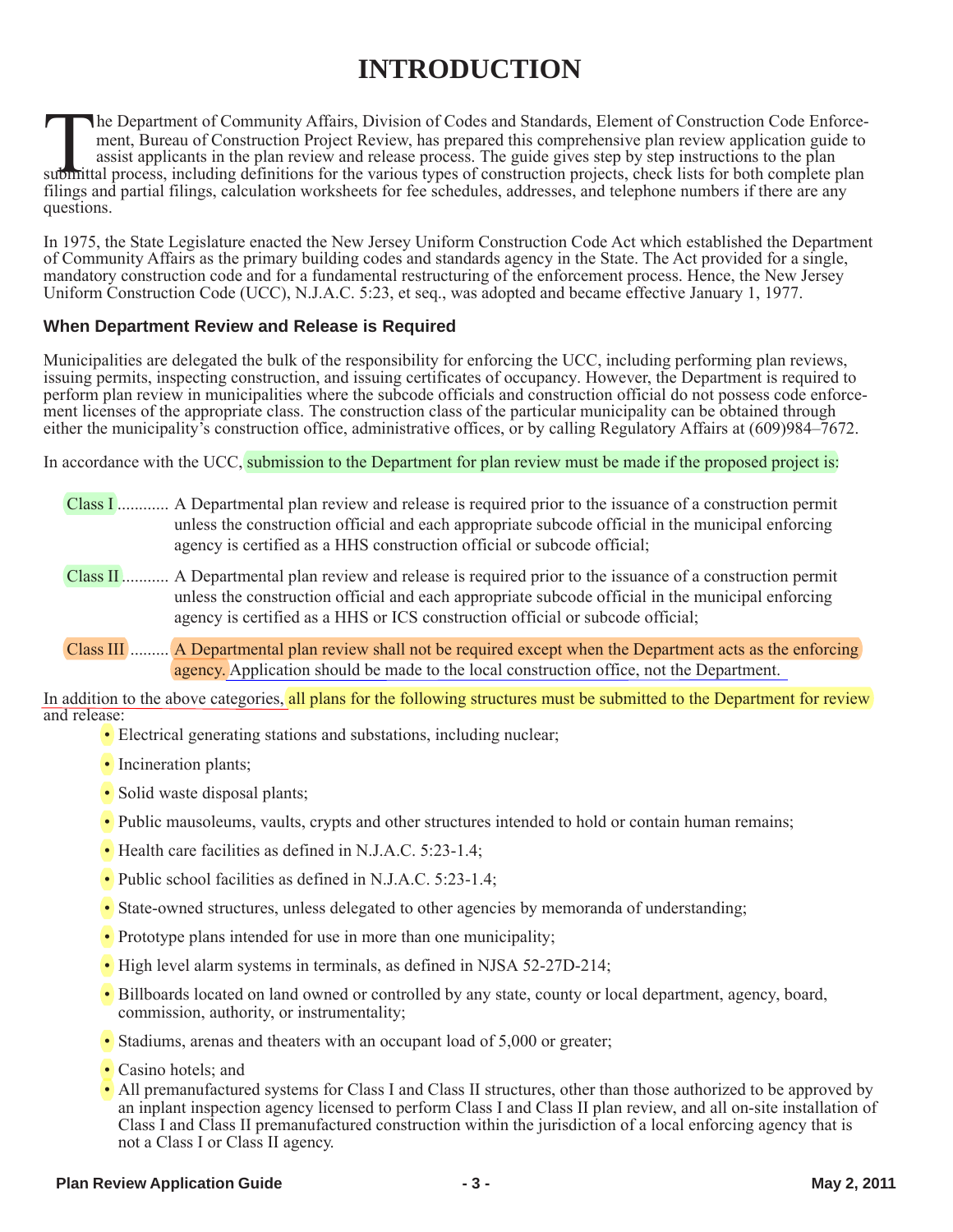Once a release—either partial or complete [see page 6]—is obtained from the Department's Bureau of Construction Project Review, the municipalities will issue the appropriate permit(s) and perform inspections so that construction may ensue.

#### **The Uniform Construction Code**

The New Jersey Uniform Construction Code (N.J.A.C. 5:23 et seq.) consists of a series of regulations that govern the construction process in the state. All aspects are covered, with subchapters on administration and enforcement; duties, powers and procedures of the various enforcing agencies; licensing of code enforcement officials; rehabilitation; barrier–free requirements; asbestos hazard abatement; radon hazard; and elevator safety. The UCC also adopts certain national model codes, called subcodes, to be an integral part of these regulations. Each subcode covers a specific technical area of construction activity. The subcodes and the sections that adopt them are as follows:

| <b>Subcode</b>                 | <b>National Model Code</b>                                                                                                 | <b>UCC Reference</b> |
|--------------------------------|----------------------------------------------------------------------------------------------------------------------------|----------------------|
| <b>Building</b>                | International Building Code/2009--New Jersey Edition                                                                       | N.J.A.C. 5:23-3.14   |
| Plumbing                       | National Standard Plumbing Code/2009                                                                                       | N.J.A.C. 5:23–3.15   |
| Electrical                     | National Electrical Code/2008                                                                                              | N.J.A.C. 5:23–3.16   |
| Fire protection                | Portions of building, mechanical and electrical subcodes.<br>See indicated UCC reference for specific information/sections | N.J.A.C. 5:23-3.17   |
| Energy                         | International Energy Conservation Code/2009 (Residential) and<br>ASHRAE 90.1-2007 (Commercial)                             | N.J.A.C. 5:23-3.18   |
| Mechanical                     | International Mechanical Code/2009                                                                                         | N.J.A.C. 5:23–3.20   |
| Fuel Gas                       | International Fuel Gas Code/2009                                                                                           | N.J.A.C. 5:23-3.22   |
| One and two<br>family dwelling | International Residential Code/2009--New Jersey Edition                                                                    | N.J.A.C. 5:23-3.21   |
| Rehabilitation                 | New Jersey Rehabilitation Subcode (updated yearly)                                                                         | N.J.A.C. 5:23-6      |
| Barrier-free                   | New Jersey Barrier–Free Subcode (to include referenced standard<br>ICC/ANSIA117.1-2003)                                    | N.J.A.C. 5:23-7      |

In order to more fully understand the plan review process and what is required to secure a plan release, the applicant is referred to the New Jersey Uniform Construction Code. This "New Jersey Administrative Code," Title 5, Chapter 23, may be purchased by contacting the Department's publications unit at 609-292-7898 and/or submitting an order form which may be obtained at the DCA web site.

#### **Copies of the referenced subcodes may be purchased from the following organizations:**

International Code Council, Inc. (ICC) 4051 W. Flossmoor Rd. Country Club Hills, Ill. 60478-5795 (800) 214-4321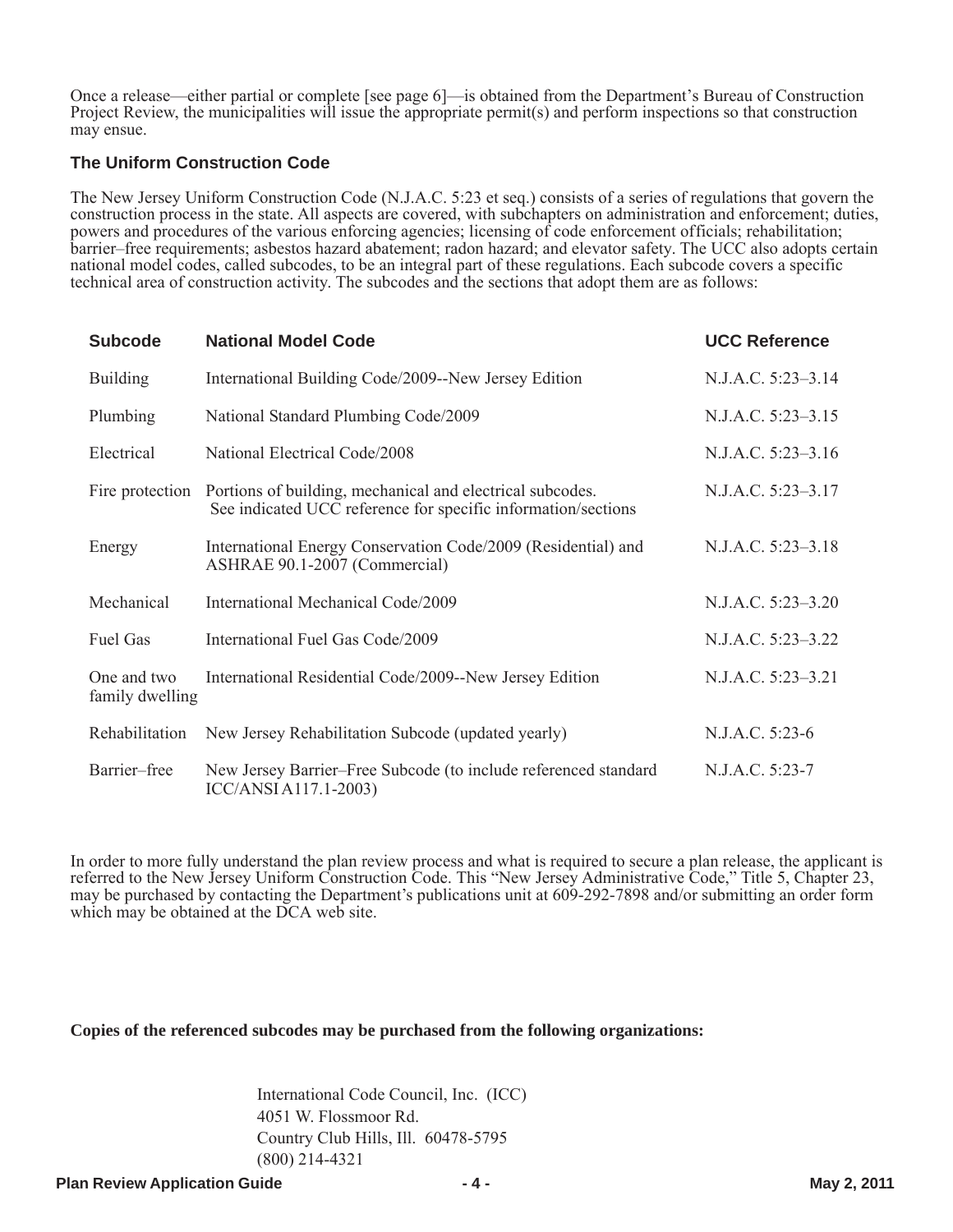Referenced publications:

- • **International Building Code**
- • **International Energy Conservation Code**
- • **International Mechanical Code**
- • **International Residential Code**
- • **International Fuel Gas Code**

The National Fire Protection Association (NFPA) Batterymarch Park Quincy, Mass. 02269 (617) 770-3000

Referenced publication:

#### • **The National Electrical Code (NEC)**

The National Association of Plumbing-Heating-Cooling Contractors P.O. Box 6808 Falls Church, VA 22046 (800) 533-7694

Referenced publication:

#### • **The National Standard Plumbing Code (NSPC)**

American National Standards Institute 11 West 43rd Street New York, NY 10036

Referenced publication: • **ICC/ANSI A117.1-1998**

American Society of Heating, Refrigerating and Air Conditioning Engineers, Inc. 3916 Ranchero Drive Ann Arbor MI 48108 (800) 527-4723

Referenced publication: • **ASHRAE 90.1-2004**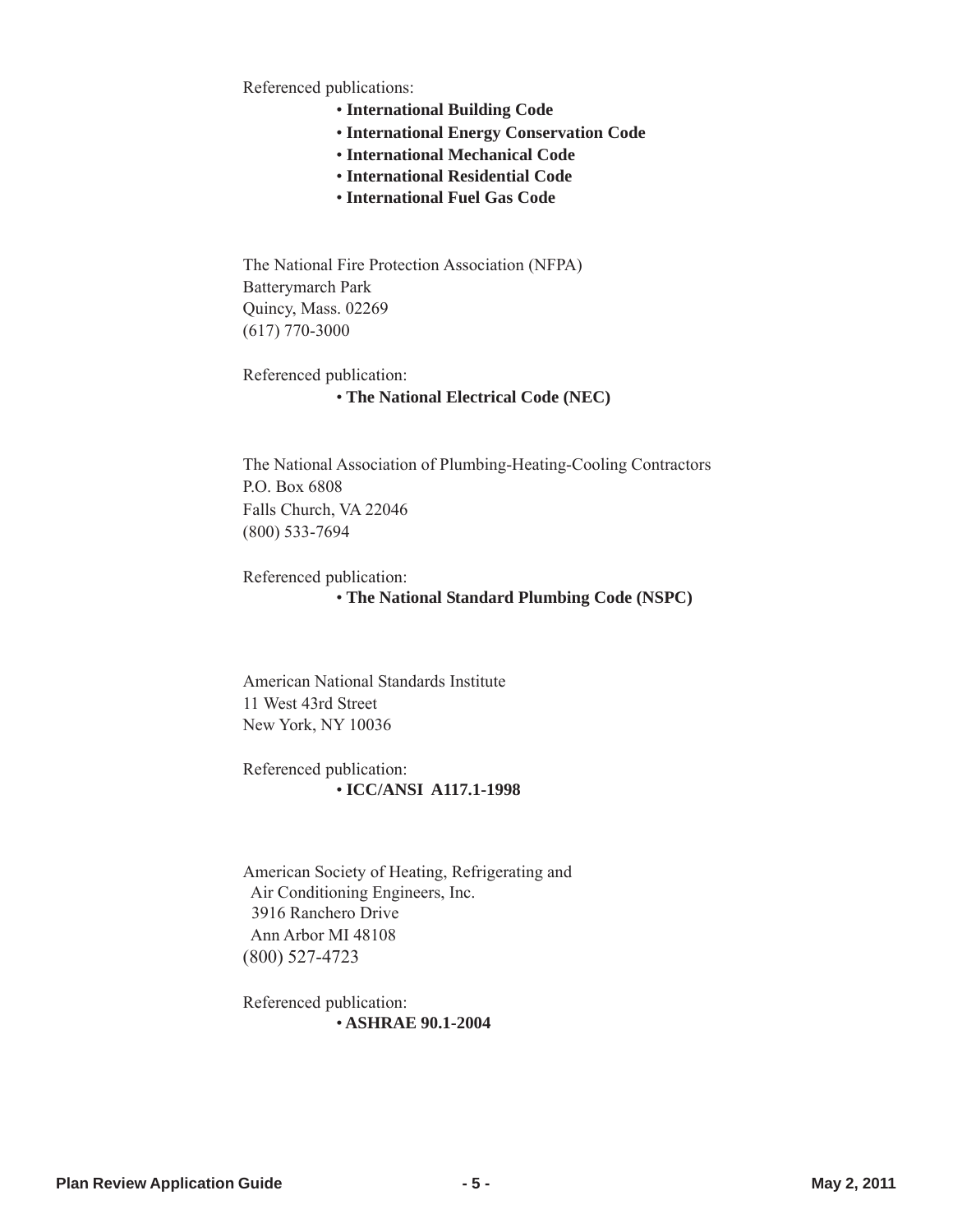# **GENERAL INFORMATION AND INSTRUCTIONS**

T he applicant must complete a project review application for each project submission. One copy is included on page 19 of this guide; and additional copies may be secured from the Bureau upon request.For detailed guidance in its preparation, refer to instructions later in this section.

When making application for plan review, the applicant must determine certain information. Most importantly, the applicant has to decide which type of review process to request—complete or partial plan release. Consider the following points when deciding:

#### **Complete Plan Release**

A complete plan release may be requested when all plans, specifications, and fees are presented to the Bureau at the time of original project submission. The advantage of this is that all individual elements of the project can be coordinated and cross-checked for code compliance, reducing the possibility of last minute plan changes to correct errors across the various subcodes. Release(s) and/or written notice of rejection(s) will be forwarded to the applicant within twenty (20) business days of submission of a complete application. The following items are to be provided for consideration as a complete plan release:

- 1. One (1) complete set of plans is required to accompany the original project submission. *Up to two additional sets will be required when the review is complete and ready for release.* Each set should include, as appropriate:
	- Footings and foundations
	- Underslab utilities
	- Structural framework
	- Exterior building
	- Interior building
	- Plumbing
	- Mechanical
	- Electrical
	- Fire protection
	- Elevators
	- Complete specifications, calculations, soil reports as required
	- Site plans
	- Letter of barrier-free accessibility costs, for renovation and alteration projects
- 2. All plans, specifications, calculations, barrier-free cost letters, soil reports and piling information must be signed and sealed by a New Jersey registered architect or a New Jersey licensed engineer.
- 3. The project review application must specify a complete release is desired, and must be submitted with a Volume Calculation Worksheet [see page 11] and the Plan Review Fee Schedule.
- 4. Plans will not be assigned for review and the 20 day clock will not begin to run until this office is in receipt of the required plan review fee. Checks should be rounded off to the nearest dollar and made payable to "Treasurer, State of New Jersey."

#### **Partial Plan Release**

Requests for partial plan release are generally submitted when the entire project is not fully designed and it is necessary to begin construction due to considerations such as weather, finance, local requirements, etc. An advantage of this procedure is that additional work can be done to fine tune and complete plans not immediately required for construction. Disadvantages are that coordination of reviews is not possible and time may be lost in changing plans due to inconsistencies in submitted drawings. Each release request will be subject to either release or written notice of rejection within twenty (20) business days of assignment to the review team. In any case, no partial release will be issued until all fees have been paid. The submission procedure for partial releases is as follows:

- 1. One (1) set of plans, signed and sealed, must accompany the original partial release submission. Up to two additional sets will be required when the reviews are complete and release is ready. For typical required details, refer to the appropriate check lists beginning on page 15 in this guide.
- 2. The project review application must indicate a partial release filing is desired. The particular partial releases to be submitted should be checked, along with an anticipated submission date of those not included in the current filing. The submission schedule is important to assist the Bureau in scheduling the project through the review team and avoid delays. Also, the Plan Review Fee Schedule form must be included.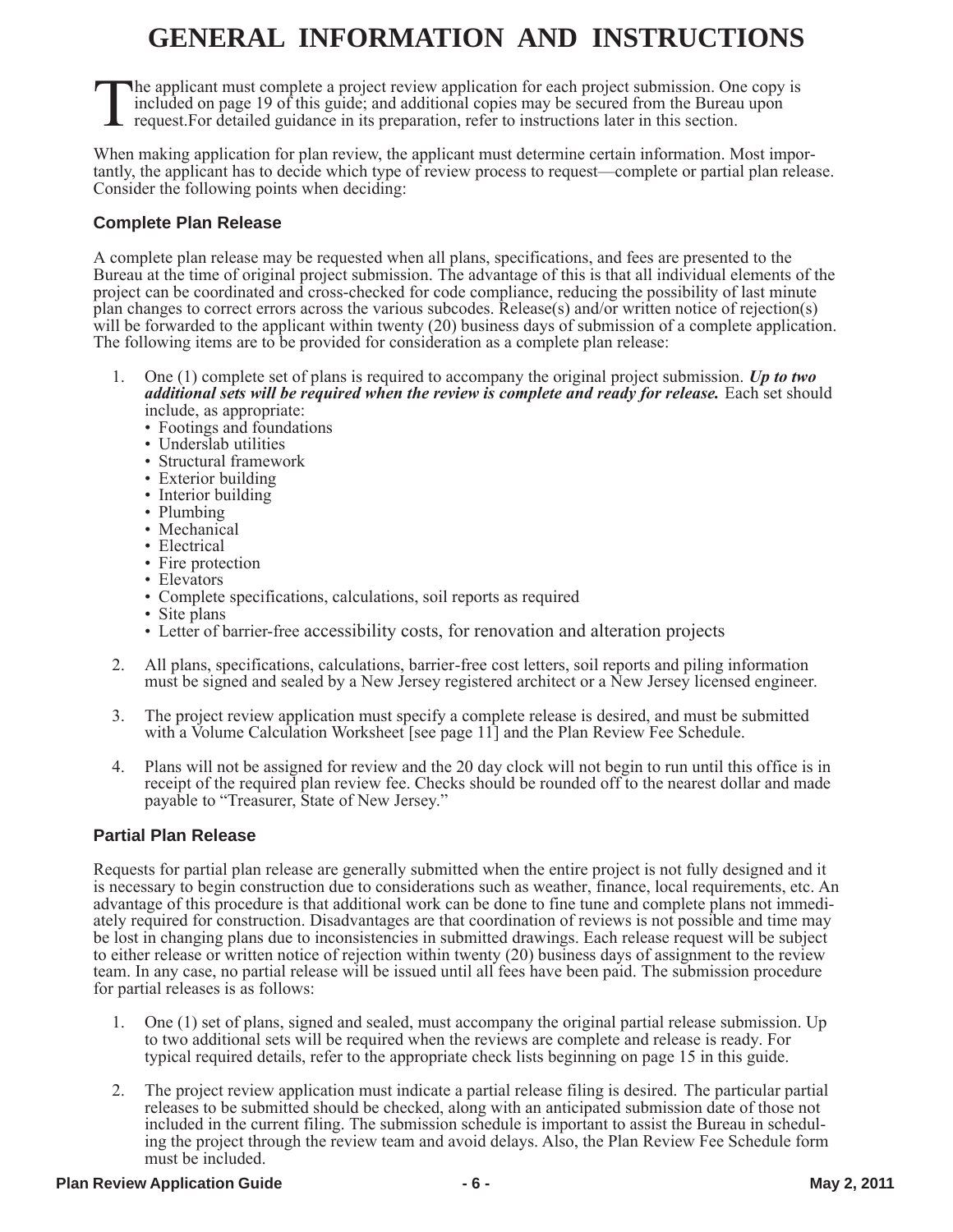- 3. Fees should be calculated to cover the type of work being done--either new buildings and additions or alterations and renovations. Fee payment must accompany the project application in order to avoid delaying the assignment of the project to the review team. Refer to page 13 for specific information in completing the Fee Schedule.
- 4. Please note that drawings submitted pursuant to a specific partial release should, to the greatest extent possible, contain only information related to that release. In any case, the Bureau's release stamp affixed to the drawings will indicate the applicable releases; permits or work on any other aspects of the drawing will not be authorized.
- 5. Specific requirements for each type of partial release are:
	- a. Footings and foundations release
		- Footing and foundation design drawings
		- Soil bearing analysis reports, signed and sealed; if pile foundation, provide test pile information, signed and sealed
		- Structural load calculations, signed and sealed, in compliance with the building subcode
		- It is strongly recommended that, in order to avoid complications further on in the review process, a full set of architectural plans - preliminary or final - be submitted at this time. The applicant will be advised by the Bureau of any changes that may be necessary for these architectural plans to conform to the code.
	- b. Underslab utilities release
		- Signed and sealed plans for underslab plumbing and electrical installation, as appropriate
	- c. Structural framework release
		- Structural framework plans, signed and sealed
		- Structural calculations, signed and sealed
	- d. Exterior building release
		- Architectural plans, signed and sealed, indicating site plan, sections, building elevations, other exterior details required to show code compliance as outlined in the attached check lists [see page 16 ]
	- e. Interior building release
		- Architectural plans, signed and sealed, indicating occupancy loads, floor plans with dimensions, all interior partitions and walls, including trim, finish, and door materials. Include details on means of egress, and other information indicated in the attached check lists [see page 16]
	- f. Plumbing release
		- Complete plumbing plans, signed and sealed
	- g. Mechanical release
		- Complete mechanical plans, signed and sealed
	- h. Electrical release
		- Complete electrical plans, signed and sealed
	- i. Fire protection release
		- Complete fire protection drawings, signed and sealed, that include system design and head locations; hydraulic calculations; water flow tests from an approved agency
		- Shop drawings are not required as long as sufficient details are provided to verify compliance with the Code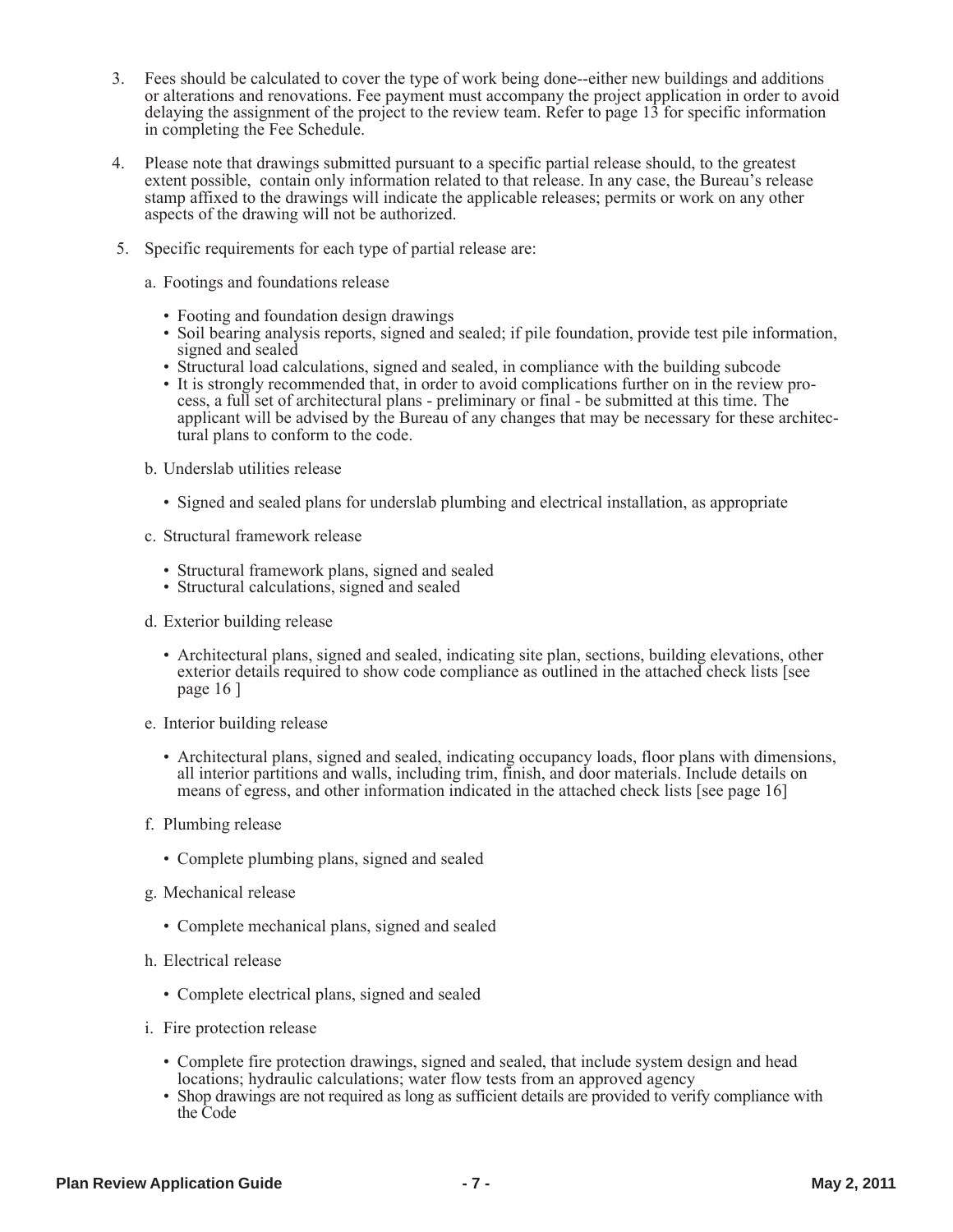- j. Elevator release
	- Signed and sealed drawings refer to elevator check list on page 18 for specific items that must be included
	- Shop drawings are not required as long as sufficient details are provided to verify compliance with the Code
	- Completed Elevator Test and Inspection Fee Schedule [see page 14]
- 6. For construction of speculative buildings, all partial releases except interior building must be obtained. Tenant space fit-up work will be processed as a separate project, but it will be considered as an alteration to the speculative building. The tenant project number will be the same as the main building with the addition of an alphabetic suffix.
- 7. The holder of a partial release proceeds at his own risk, without assurance that a release for any other part or for the entire structure will be granted.
- 8. Final release is mandatory and can only be issued when all necessary drawings, fees, and other approvals have been secured and released.

#### **Project Review Application**

Once the type of review process has been decided, the applicant should proceed to complete the project review application. The following details are for specific areas on the project review application; refer to it as each item is detailed. **Note: All of the shaded areas are for office use only. Do not enter any information in them.**

- 1. Section 1 Project identification
	- Enter project name as it should be identified in the plan review, release and permitting process.
	- Enter the street address of the project.
	- Enter municipality where project is located do not indicate mailing address.
	- Enter county where project is located.
	- Enter block/lot numbers as per the official municipality map.
- 2. Section 2 Project type and filing method
	- Check the project type box(es) that apply for new construction and/or addition, change of use, repair, renovation, alteration or reconstruction.
	- Check the filing type box for either a complete or partial review release, as desired by the applicant. Note that if a partial release filing is requested, Section 4 must be completed according to instructions below.
	- If filing for a variation, check the variation box under filing type and request a variation application form from the Bureau.
- 3. Section 3 Project specifications
	- Fill in all spaces as applicable to the project structure.
	- Enter Use Group, as defined in the building subcode [see page 10].
	- Enter area of largest floor.
	- Enter gross area of building.
	- Enter total building volume [refer to volume calculation worksheet on page 11 for computation methods].
	- Specify number of stories.
	- Indicate maximum height of building.
	- Show construction type, as defined in the building subcode.
	- Enter the total cost of the project including all partial releases, even if they are not yet submitted.
	- If the project is for renovations or alterations to an existing building, enter that portion of the total project cost that is dedicated to improving barrier-free accessibility. This amount is not required if the project is for a new structure, an addition, or repairs.

#### **Note: All items in this section will be compared with information shown on submitted drawings any discrepancies will be noted and may require resubmission of project review application and fee schedule.**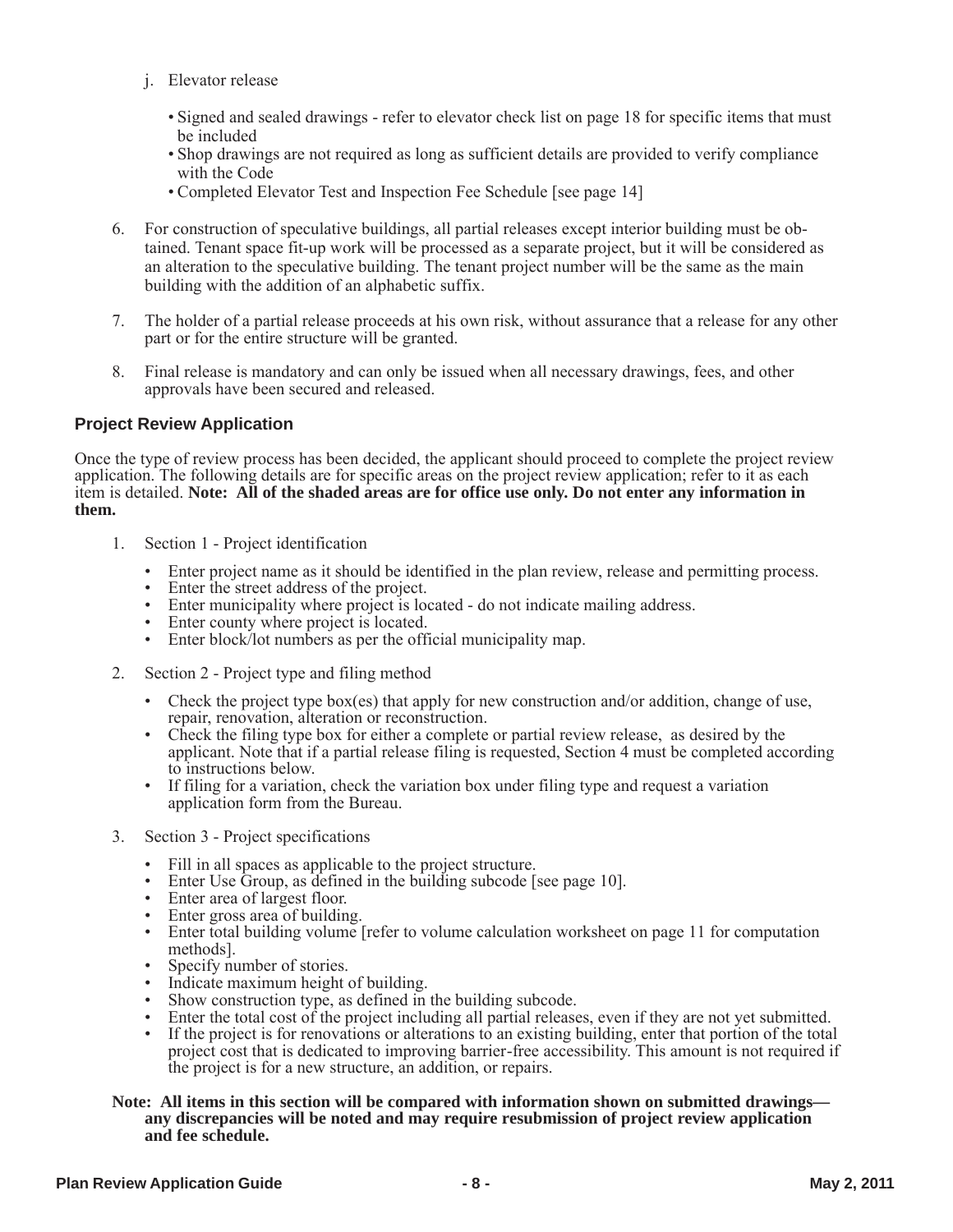4. Section 4 - Partial releases requested

• If the indicated filing type in Section 2 is for partial plan releases, the appropriate boxes for all anticipated releases must be checked. Also, if the plans for these releases are not included at this time, the applicant should indicate when they will be available, to assist the Bureau in scheduling the project through the review team.

5. Section 5 - Applicant information

*Please note that unless the applicant indicates by checking the box(es) on the Project Review Application that it is not desireable to either the owner or design professional to correspond electronically, the Bureau will by default assume that email is acceptable for correspondence between all parties.*

The applicant must be the owner or the owner's designated agent.

• Owner Name: enter name, address, phone number and email address of the individual, organization or governmental agency that is the titled owner of the project. Check the box next to this item if copies of all correspondence are to be forwarded to the owner.

• Owner's Designated Agent Name: Check the box, enter name, address, phone number and email address of the individual - not organization - if any, who is acting on behalf of the project owner and will be receiving all project related correspondence from the Bureau. It is not necessary to supply this information if the box next to the agent's name is not checked. Note: please do not list the architect/engineer of record as the owner's designated agent.

• Architect/engineer: enter name, address, firm name, phone number and email address of the design professional responsible for preparation of drawings and specifications.

• Comments and partial releases will be addressed to the architect or engineer, with copies to either the owner or the owner's designated agent as specified on the form.

The owner or owner's designated agent must sign the completed application, in ink, in the lower right-hand corner box. All unsigned applications will be returned for signature, thereby delaying the plan review process.

#### **Plan Review Submittals**

Completed project review applications, plans, fee schedules and other appropriate forms are to be submit-

ted to:<br>Via U. S. Mail: New Jersey Department of Community Affairs New Jersey Department of Community .<br>Bureau of Construction Project Review Bureau of Construction Project Review Bureau of Construction Project Review Bureau of Construction Project Review Bureau of Construction Project Review Bureau of Construction Project Review Bureau of Construction Project Review Bureau of Construction Project R Intake & Admissions<br>PO Box 817 Trenton, NJ 08625 - 0817

Other Delivery Service:<br>New Jersey Department of Community Affairs 101 South Broad St. 4th Floor<br>Trenton, NJ 08608

**Further assistance in the completion and processing of the enclosed forms may be obtained by calling Intake and Admissions at (609) 633-0800. Office hours are 8:30 a.m. to 4:30 p.m. Monday through Friday except holidays. Visitors/drop offs are from 9:00 a.m. to 4:00 p.m without an appointment.**

Healthcare review applications are to be submitted to:<br>Via U. S. Mail: Via U. S. Mail: (2015)<br>New Jersey Department of Community Affairs (2016)<br>New Jersey Department Bureau of Construction Project Review Bureau of Construction Project Review Bureau of Construction Project Review Health Care Facilities Plan Review Health Care Facilities Plan Review<br>PO Box 817 Trenton, NJ 08625 - 0817

For more information, phone: (609) 633-8151

Public school review applications are to be submitted to:<br>Via U. S. Mail: New Jersey Department of Community Affairs<br>
Division of Codes and Standards<br>
Division of Codes and Standards<br>
New Jersey Department of Community Affairs Division of Codes and Standards Public School Plan Review and Inspections<br>
Public School Plan Review and Inspections<br>
PUBLIC School Plan Review and Inspections<br>
PUBLIC School Plan Review and Inspections<br>
PUBLIC School Plan Review and Inspections Trenton, NJ 08625 - 0817

New Jersey Department of Community Affairs<br>Bureau of Construction Project Review 101 South Broad St. 4th Floor<br>Trenton, NJ 08608

Other Delivery Service: 101 South Broad St. 4th Floor<br>Trenton, NJ 08608

For more information, phone: (609) 943-5157

#### **Plan Review Application Guide - 9 - May 2, 2011**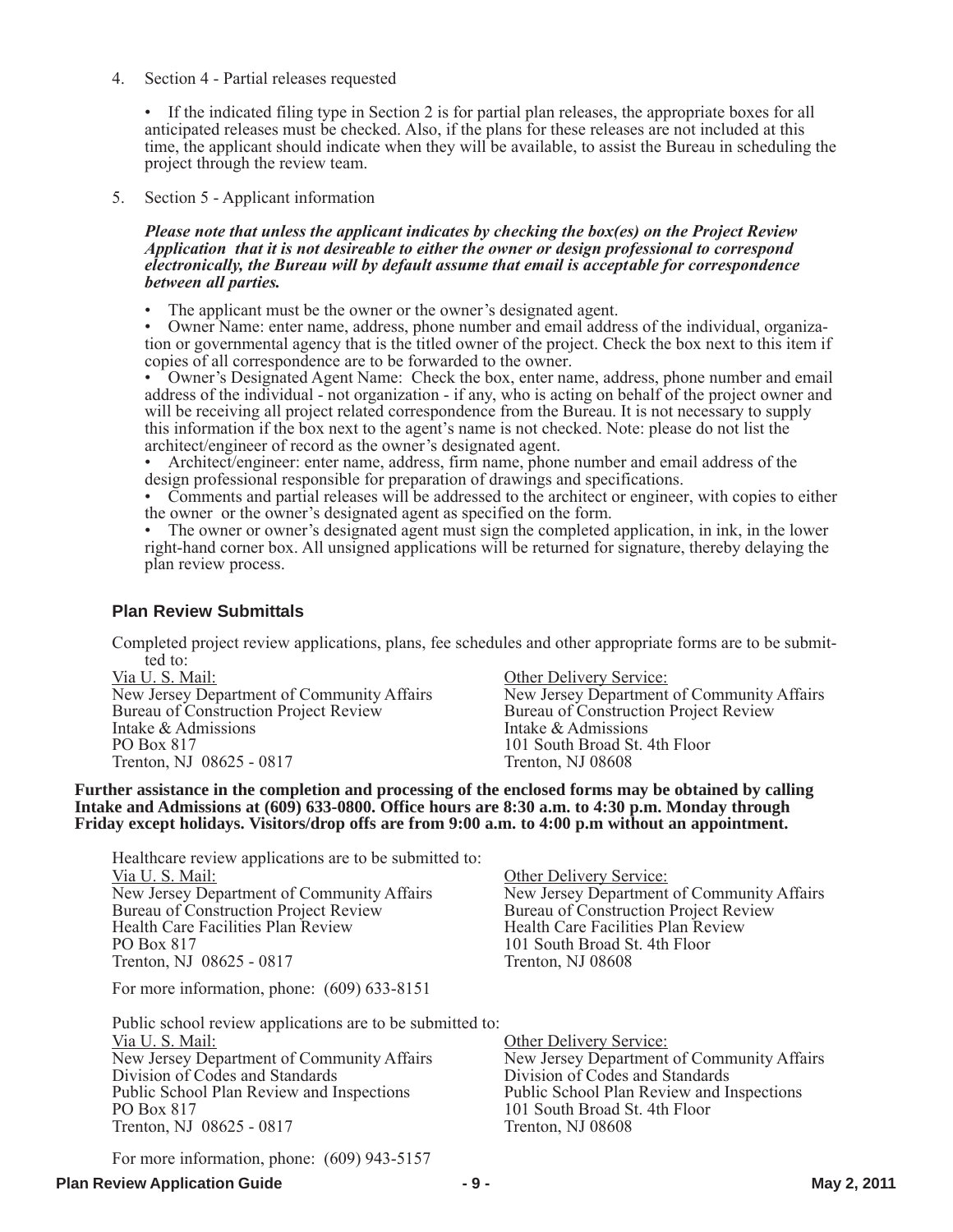# **FEE CALCULATION INSTRUCTIONS**

The following pages include the Plan Review Fee Schedule and the Volume Calculation Worksheet. The volume worksheet must accompany the Fee Schedule with your project review application for all new construction or additions he following pages include the Plan Review Fee Schedule and the Volume Calculation Worksheet. The volume worksheet must accompany the Fee Schedule with your project review application for all new construction or additions. In case of both new construction plus renovations, a volume calculation worksheet for ule. Cost of reconstruction, alteration, renovation, and repair, if any, is used to complete Sections 1B and 2D of the Fee Schedule.

#### **General Instructions**

The following information is required on the Project Review Application, and Sections 1A and 2C of the Plan Review Fee Schedule:

**Use Group** (See building subcode, Chapter 3: Use and Occupancy Classification)

- a. B .........Business
	- E .........Educational
	- H .........High hazard
	- I-1 .......Institutional, residential
	- I-2 .......Institutional, incapacitated
	- I-3 .......Institutional, restrained
	- I-4 .......Day Care Facilities
	- M ........Mercantile
	- R-1 ......Residential, hotels
	- R-2 ......Residential, multi-family
	- R-3 ......Residential, 1 and 2 family over 3 stories
	- R-4 ......Residential, therapeutic
	- R-5 ......Residential, 1 and 2 family 3 stories or less
	- U .........Utility and miscellaneous
- b. A-1 ......Assembly, theaters
	- A-2 ......Assembly, nightclubs, restaurants
	- A-3 ......Assembly, lecture halls, museums, churches,libraries
	- A-4 ......Assembly, arenas, skating rinks
	- A-5 ......Grandstands, bleachers, stadiums
	- F-1 ......Factory, moderate hazard
	- F-2 ......Factory, low hazard
	- S-1 ......Storage, moderate hazard
	- S-2 ......Storage, low hazard
- c. Farm use buildings: Refer to N.J.A.C. 5:23 3.2(d) for specific information on applicability and requirements.

#### **Plan Review Fee Schedule**

Upon determining the use group and volume for new structures and/or total cost of renovation for existing ones, proceed to the Fee Schedule and enter all required information. Only those items pertaining to the particular project type need to be completed. Healthcare projects are separated on the Fee Schedule because their fees are different. If unsure as to whether a Healthcare review is required for all or a portion of the project, please contact the Bureau before completing the Schedule and remitting the fee. Please note that blank Fee Schedules may be duplicated and used for submissions of future projects, but the project review application must not be a duplicate.

Each section of the Fee Schedule contains instructions on how to complete it. If there is any question about fees, please request assistance when leaving plans for review, or call in advance  $[(609) 633-0800]$ .

The enclosed Fee Schedule is not to be used to determine permit fees. Each municipality has a permit fee schedule established by local ordinance which will be used for this purpose. The municipality is required to credit the applicant an amount equal to 20 percent of their permit fee, since the plan review was performed by the Department rather than the local agency. If the project submitted for review is a State-owned facility, contact the State Buildings Unit for a State Buildings Permit Fee Schedule [609-633-7010].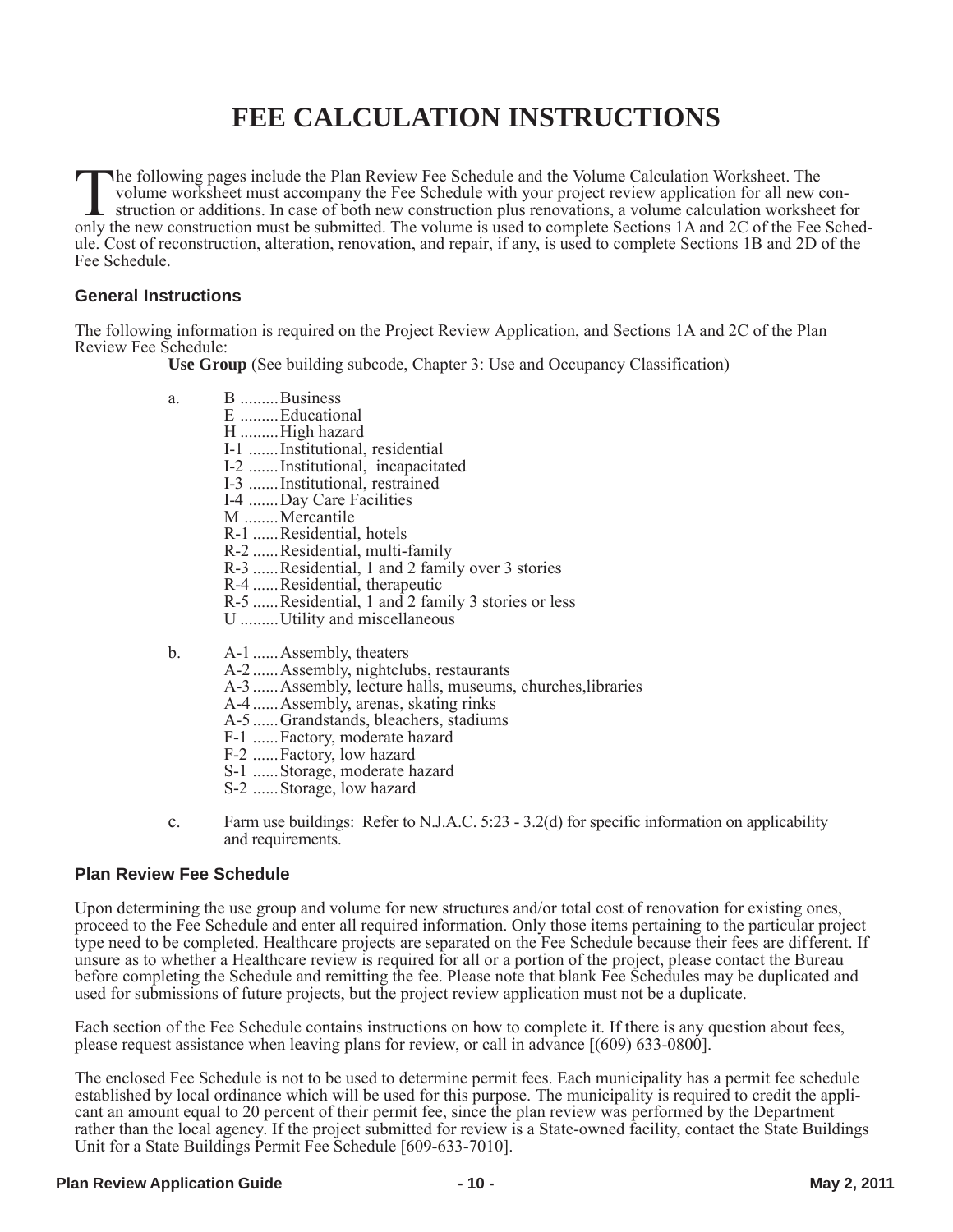# **VOLUME CALCULATION WORKSHEET**

In accordance with N.J.A.C. 5:23 - 2.28, "Volume computation," the volume of the structure shall be calculated as follows:

**Structures with basements:** ( N.J.A.C. 5:23 - 2.28(b)1) Height extending from basement or cellar floor to

| Top of the roof beams of a flat roof             |         |
|--------------------------------------------------|---------|
| Mean height of a pitched roof                    |         |
| Floor area                                       | sq. ft. |
| Total volume $=$ floor area multiplied by height | cu. ft. |

**Structures without basements:** (N.J.A.C. 5:23 - 2.28(b)2) Height extending from one-fifth the distance from the first floor level to bottom of the footings—not exceeding 2-1/2 feet below the first floor level—to

| Top of the roof beams of a flat roof             |         |
|--------------------------------------------------|---------|
| Mean height of a pitched roof                    |         |
| Floor area                                       | sq. ft. |
| Total volume $=$ floor area multiplied by height | cu. ft. |

**Open sheds:** (N.J.A.C. 5:23 - 2.28(c)) The volume shall be measured within the perimeter of the roof for a height from the grade line to the mean roof level.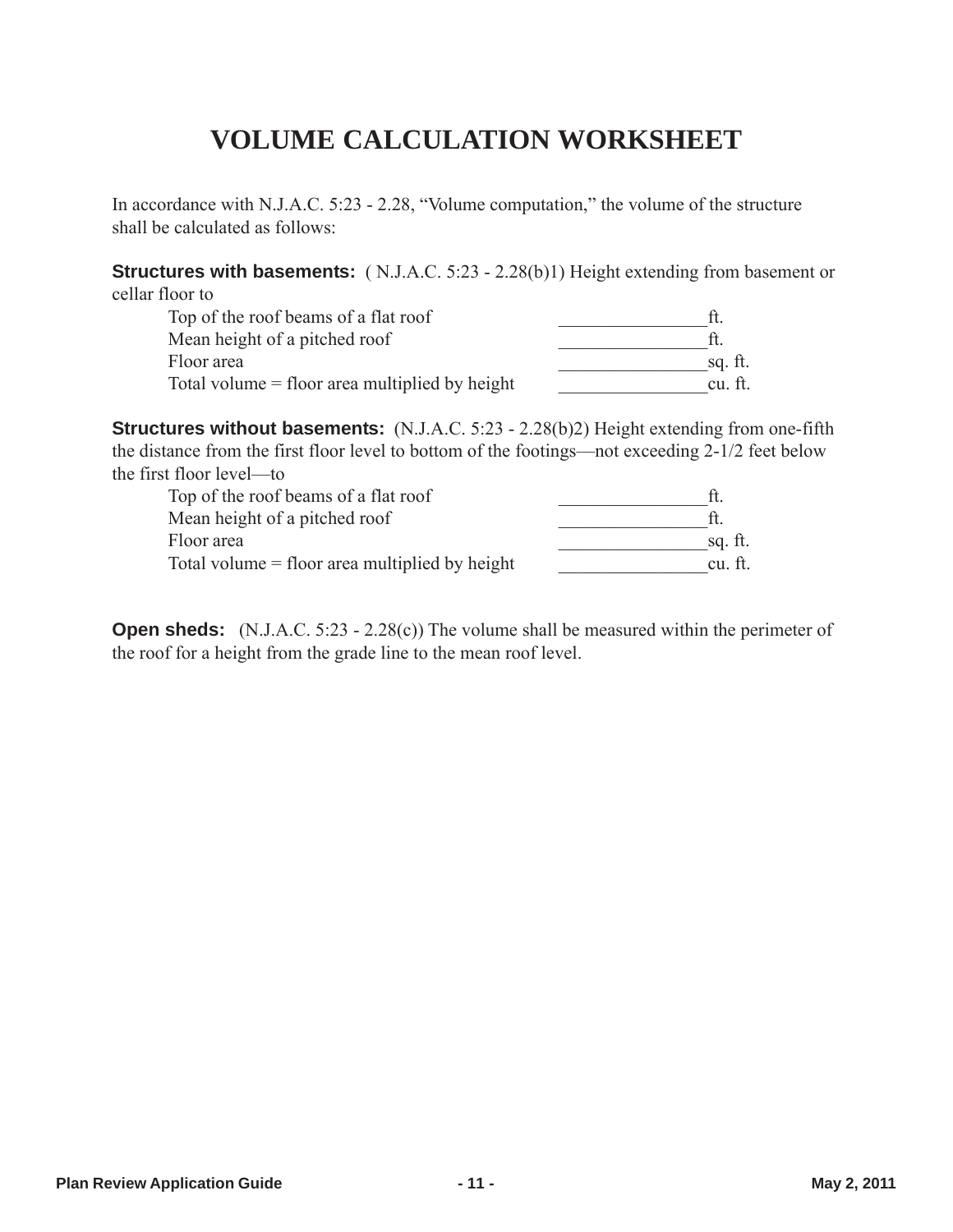(This page intentionally left blank.)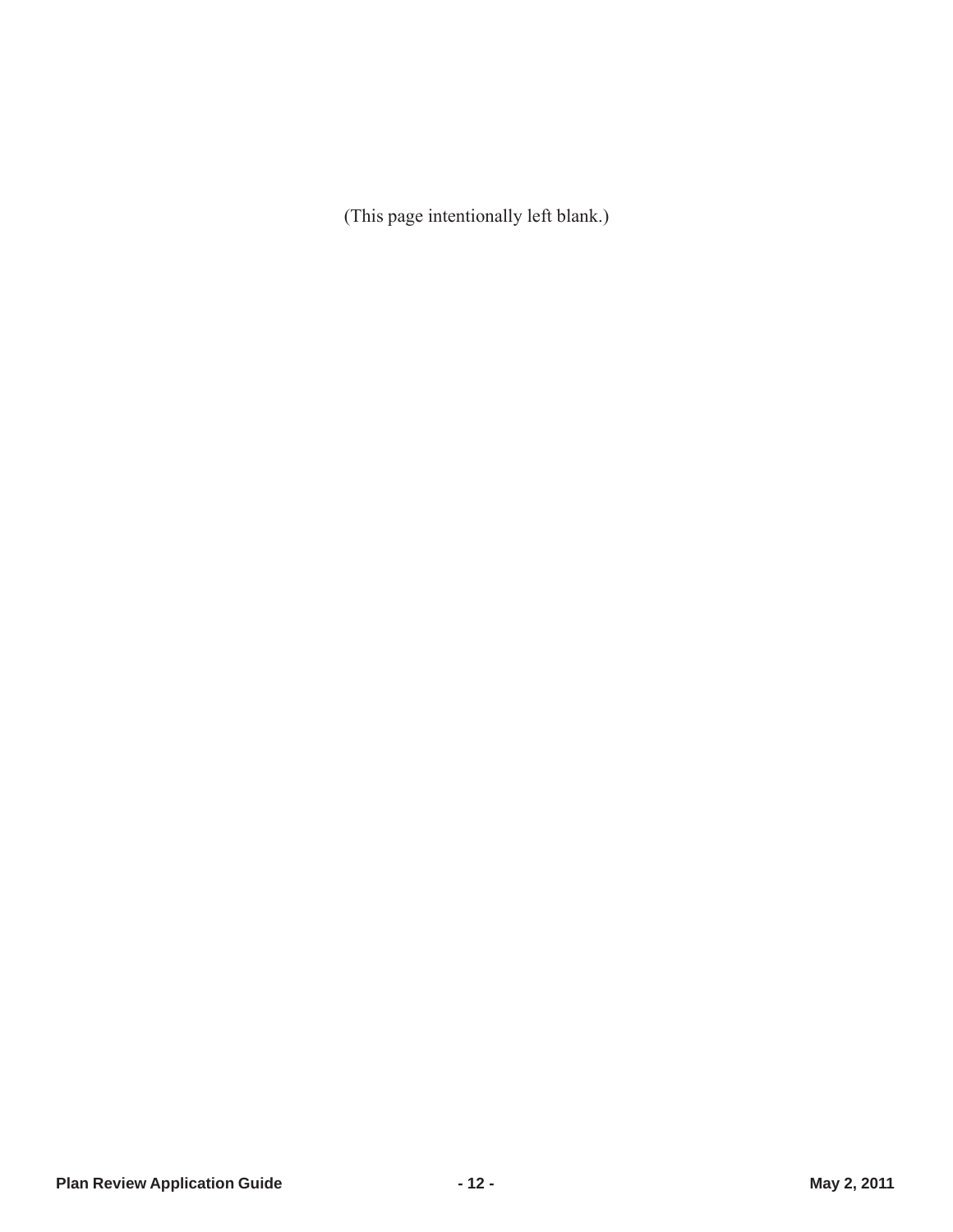| <b>DEPARTMENT OF COMMUNITY AFFAIRS</b><br><b>Bureau of Construction Project Review</b><br>PLAN REVIEW FEE SCHEDULE                        | Project No.                                                                                                                                                                                                                                   | March 2, 2009  |                                                                                                                                                                                                                                                                                                                                                                                                                                                                                                                                       |  |
|-------------------------------------------------------------------------------------------------------------------------------------------|-----------------------------------------------------------------------------------------------------------------------------------------------------------------------------------------------------------------------------------------------|----------------|---------------------------------------------------------------------------------------------------------------------------------------------------------------------------------------------------------------------------------------------------------------------------------------------------------------------------------------------------------------------------------------------------------------------------------------------------------------------------------------------------------------------------------------|--|
|                                                                                                                                           | 1. Regular Plan Review Fee for Occupancy Groups Excluding All Healthcare B, I-1, I-2, and I-4:                                                                                                                                                |                |                                                                                                                                                                                                                                                                                                                                                                                                                                                                                                                                       |  |
| A. NEW CONSTRUCTION & ADDITIONS:                                                                                                          |                                                                                                                                                                                                                                               |                |                                                                                                                                                                                                                                                                                                                                                                                                                                                                                                                                       |  |
| Groups A-1, A-2, A-3, A-4, A-5,<br>a.<br>$F-1$ , $F-2$ , $S-1$ , $S-2$                                                                    | Volume<br>cu. ft. $X.013 =$<br>of Bldg.                                                                                                                                                                                                       |                | \$0                                                                                                                                                                                                                                                                                                                                                                                                                                                                                                                                   |  |
| All Other Groups<br>b.<br>(Excluding Healthcare B, I-1, I-2, and I-4)                                                                     | Volume<br>cu. ft. $X .020 =$<br>of Bldg.                                                                                                                                                                                                      |                | \$0                                                                                                                                                                                                                                                                                                                                                                                                                                                                                                                                   |  |
|                                                                                                                                           | B. RECONSTRUCTION, ALTERATION, RENOVATION, REPAIR--including site construction associated with pre-engineered systems of<br>commercial farm buildings, premanufactured construction and external connections for premanufactured construction |                |                                                                                                                                                                                                                                                                                                                                                                                                                                                                                                                                       |  |
| Renovation Cost:                                                                                                                          | (All Disciplines)                                                                                                                                                                                                                             |                |                                                                                                                                                                                                                                                                                                                                                                                                                                                                                                                                       |  |
| Estimated cost up to and<br>a.                                                                                                            | $$13.00$ per $$1,000$ =                                                                                                                                                                                                                       |                | \$0                                                                                                                                                                                                                                                                                                                                                                                                                                                                                                                                   |  |
| including \$50,000.00<br>$plus$ $\overline{r}$<br>Portion of cost \$50,001.00<br>b.<br>to and including $$100,000.00$ plus                | Additional fee of $$10.00$ per $$1,000 =$                                                                                                                                                                                                     |                | \$0                                                                                                                                                                                                                                                                                                                                                                                                                                                                                                                                   |  |
| Portion of cost above<br>$c_{\cdot}$<br>\$100,000.00                                                                                      | Additional fee of \$9.00 per $$1,000 =$                                                                                                                                                                                                       |                | \$0                                                                                                                                                                                                                                                                                                                                                                                                                                                                                                                                   |  |
| Subtotal Regular Plan Review FEE (Sum of above items A and B):                                                                            |                                                                                                                                                                                                                                               |                | \$0                                                                                                                                                                                                                                                                                                                                                                                                                                                                                                                                   |  |
| 2. Healthcare Plan Review Fee--Occupancy Groups Healthcare B, I-1, I-2, and I-4 Only:                                                     |                                                                                                                                                                                                                                               |                |                                                                                                                                                                                                                                                                                                                                                                                                                                                                                                                                       |  |
| C. NEW CONSTRUCTION & ADDITIONS:                                                                                                          | of Bldg.                                                                                                                                                                                                                                      | S.             | \$0                                                                                                                                                                                                                                                                                                                                                                                                                                                                                                                                   |  |
| and external connections for premanufactured construction<br><b>Renovation Cost:</b>                                                      | D. RECONSTRUCTION, ALTERATION, RENOVATION, REPAIR--including site construction associated with premanufactured construction                                                                                                                   |                |                                                                                                                                                                                                                                                                                                                                                                                                                                                                                                                                       |  |
|                                                                                                                                           | (All Disciplines)                                                                                                                                                                                                                             |                | \$0                                                                                                                                                                                                                                                                                                                                                                                                                                                                                                                                   |  |
| Estimated cost up to and<br>a.<br>including $$50,000.00$ plus                                                                             | $$18.00$ per \$1,000 =                                                                                                                                                                                                                        |                |                                                                                                                                                                                                                                                                                                                                                                                                                                                                                                                                       |  |
| Portion of cost \$50,001.00<br>$\mathbf{b}$ .<br>to and including \$100,000.00 $\overline{plus}$<br>Portion of cost above<br>\$100,000.00 | Additional fee of \$14.00 per \$1,000 =<br>Additional fee of $$11.00$ per $$1,000 =$                                                                                                                                                          | S.             | \$0<br>\$0                                                                                                                                                                                                                                                                                                                                                                                                                                                                                                                            |  |
| Subtotal Healthcare Plan Review FEE (Sum of above items C and D):                                                                         |                                                                                                                                                                                                                                               |                | $\textcolor{red}{\textbf{\$}}\textcolor{red}{\textbf{\$}}\textcolor{red}{\textbf{\$}}\textcolor{red}{\textbf{\$}}\textcolor{red}{\textbf{\$}}\textcolor{red}{\textbf{\$}}\textcolor{red}{\textbf{\$}}\textcolor{red}{\textbf{\$}}\textcolor{red}{\textbf{\$}}\textcolor{red}{\textbf{\$}}\textcolor{red}{\textbf{\$}}\textcolor{red}{\textbf{\$}}\textcolor{red}{\textbf{\$}}\textcolor{red}{\textbf{\$}}\textcolor{red}{\textbf{\$}}\textcolor{red}{\textbf{\$}}\textcolor{red}{\textbf{\$}}\textcolor{red}{\textbf{\$}}\textcolor{$ |  |
| 3. PLAN REVIEW FEE (Sum of above items 1 and 2):                                                                                          | <sup>S</sup>                                                                                                                                                                                                                                  |                | \$0                                                                                                                                                                                                                                                                                                                                                                                                                                                                                                                                   |  |
| <b>4. ELEVATOR PLAN REVIEW FEE:</b>                                                                                                       |                                                                                                                                                                                                                                               |                |                                                                                                                                                                                                                                                                                                                                                                                                                                                                                                                                       |  |
| Groups R-3, R-4 and R-5 $-$ \$63.00 per elevator                                                                                          | Number of elevators:                                                                                                                                                                                                                          |                |                                                                                                                                                                                                                                                                                                                                                                                                                                                                                                                                       |  |
| All other Groups - \$328.00 per elevator                                                                                                  | Number of elevators:                                                                                                                                                                                                                          |                |                                                                                                                                                                                                                                                                                                                                                                                                                                                                                                                                       |  |
|                                                                                                                                           | Total Elevator Plan Review Fee:                                                                                                                                                                                                               | $\mathbb{S}^-$ | \$0                                                                                                                                                                                                                                                                                                                                                                                                                                                                                                                                   |  |
| 5. ELEVATOR UNIT TEST & INSPECTION FEES (State-owned Structures Only):                                                                    |                                                                                                                                                                                                                                               |                |                                                                                                                                                                                                                                                                                                                                                                                                                                                                                                                                       |  |
| Total Elevator Unit Test & Inspection Fees from fee schedule, enclosed:                                                                   |                                                                                                                                                                                                                                               |                |                                                                                                                                                                                                                                                                                                                                                                                                                                                                                                                                       |  |
| 6. GRAND TOTAL OF ALL FEES (Sum of lines 3 through 5):                                                                                    |                                                                                                                                                                                                                                               |                |                                                                                                                                                                                                                                                                                                                                                                                                                                                                                                                                       |  |
|                                                                                                                                           | Remit check, rounded to nearest dollar, payable to "Treasurer, State of New Jersey" in this amount:                                                                                                                                           |                | \$0                                                                                                                                                                                                                                                                                                                                                                                                                                                                                                                                   |  |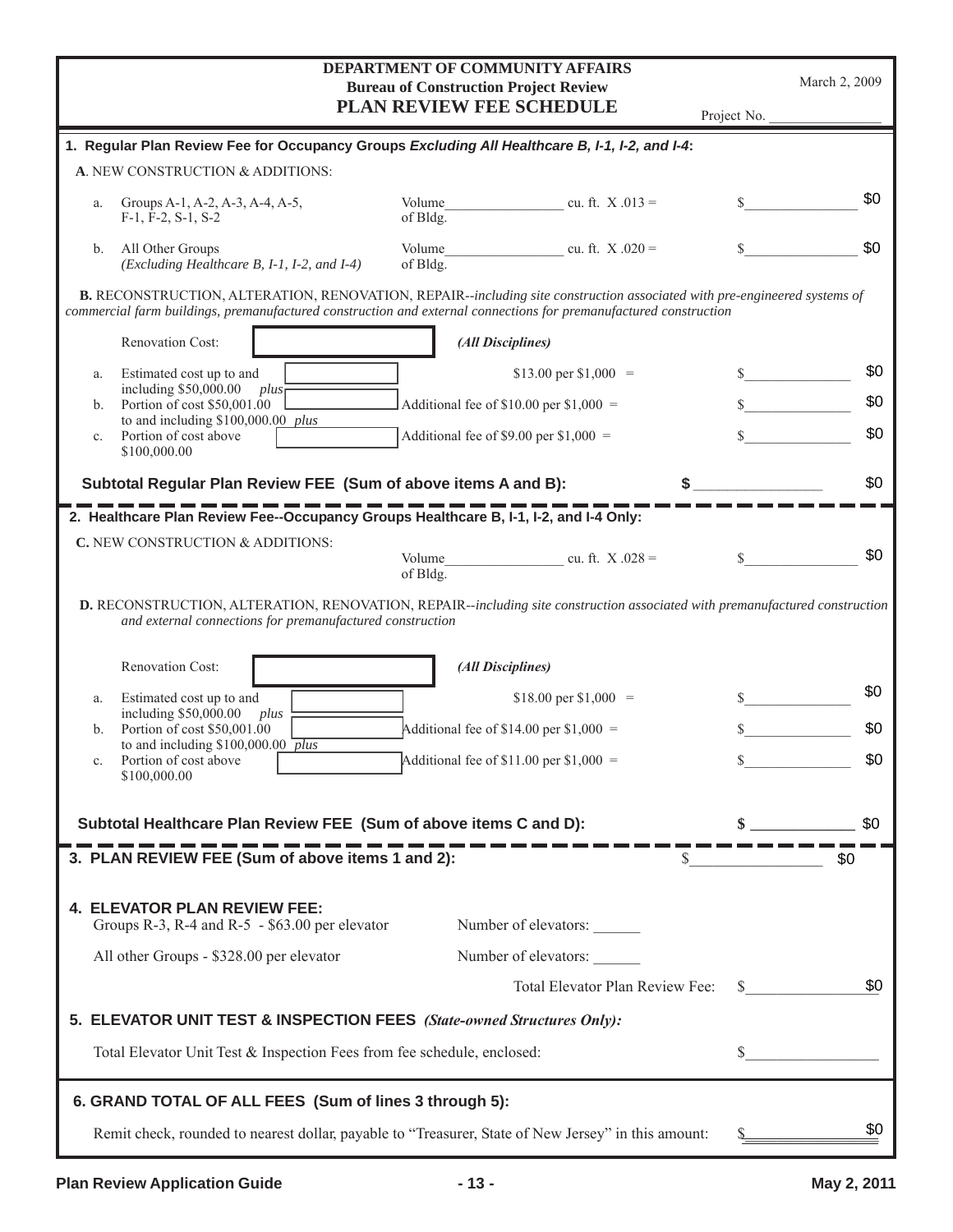### DEPARTMENT OF COMMUNITY AFFAIRS BUREAUS OF CONSTRUCTION PROJECT REVIEW AND CODE SERVICES

March 2, 2009

### ELEVATOR SAFETY UNIT - TEST AND INSPECTION FEE SCHEDULE *(New Construction or Alterations Only)*

| <b>ELEVATOR TYPE</b>                                                          | <b>FEE EACH</b> | <b>NO. OF DEVICES</b>   | FEE          |                |
|-------------------------------------------------------------------------------|-----------------|-------------------------|--------------|----------------|
| Traction and winding drum elevators                                           |                 |                         |              |                |
| - 1 to 10 floors                                                              | \$306.00        |                         | $\mathbb{S}$ | 0              |
| - Over 10 floors                                                              | \$510.00        |                         | \$           | $\Omega$       |
| Hydraulic elevators                                                           | \$272.00        |                         |              | 0              |
| Roped hydraulic elevators                                                     | \$306.00        |                         |              | 0              |
| Escalators, moving walks                                                      | \$272.00        |                         |              | 0              |
| Dumbwaiters                                                                   | \$68.00         |                         |              | 0              |
| Stairway chairlifts, inclined and vertical \$68.00<br>wheelchair and manlifts |                 |                         |              | 0              |
| Oil buffers                                                                   | \$54.00         |                         |              | $\pmb{0}$      |
| Counterweight governor and safeties                                           | \$136.00        |                         |              | $\mathbf 0$    |
| Auxiliary power generator                                                     | \$102.00        |                         |              | $\mathbf 0$    |
|                                                                               |                 | <b>SUBTOTAL PART A:</b> |              | $\overline{0}$ |
| B. Structures in Use Groups R-3, R-4, R-5 and exempted R-2:                   |                 |                         |              |                |
| Test and inspection fee                                                       | \$204.00        |                         |              | 0              |
|                                                                               |                 | <b>SUBTOTAL PART B:</b> |              | $\Omega$       |
| C. Alterations:                                                               | \$68.00         |                         | $\mathbb{S}$ | 0              |
|                                                                               |                 | <b>SUBTOTAL PART C:</b> |              | $\Omega$       |

**Sum fees from Parts A, B, and C. Show total here and also on Plan Review Fee Schedule where "Total from Elevator Safety Unit Fee Schedule" is requested. Include this schedule with submission. \$\_\_\_\_\_\_\_\_\_\_\_\_\_\_\_\_\_**



0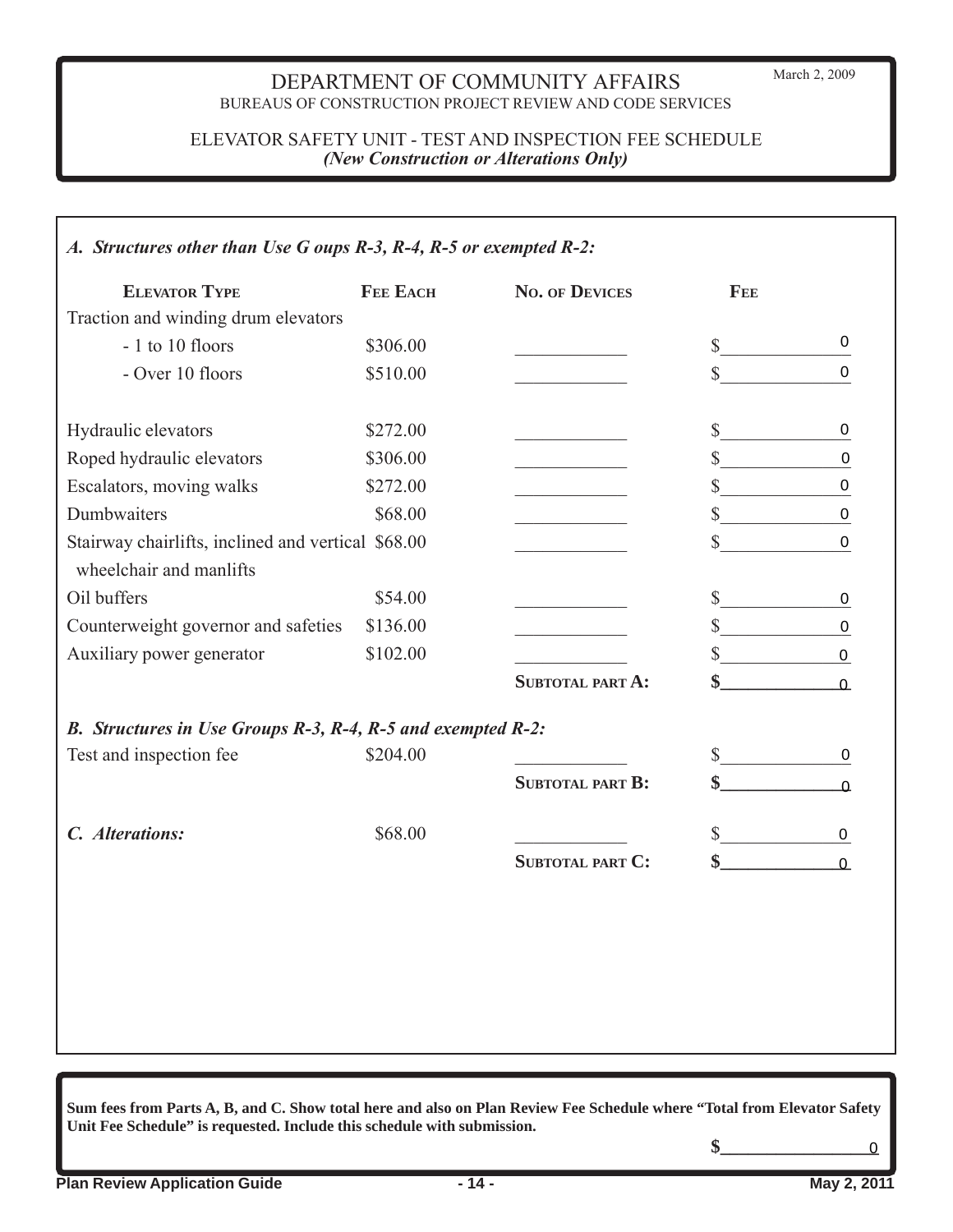# **PLAN SUBMISSION CHECK LISTS**

## **General Instructions**

The following pages contain items grouped by release area that indicate the typical kinds of information to be submit<br>ted on plans and specifications. Please understand that these check lists are intended to be only a guid he following pages contain items grouped by release area that indicate the typical kinds of information to be submit ted on plans and specifications. Please understand that these check lists are intended to be only a guide, therefore they will not be accepted in lieu of actual plans and specifications. In no way should they be considered all-inclusive; experience as to what we have found to be missing from submitted documents and are presented in an efort to simplify the submittal and review process. As a reminder, all plans, specifications, calculations, soil reports, piling information, etc., submitted for review must be signed and sealed by a New Jersey registered architect or licensed engineer [see page 6 for more information].

## **Footings and foundations**

- 1. Enclose soil engineer's report for foundation investigation that provides recommendations for bearing capacity and includes certified test pit / boring location plans.
- 2. For pile foundations, enclose details for pile type, installed capacity, driving criteria, load test details for piles, as per the building subcode.
- 3. Enclose foundation plan, foundation sections, and specifications of materials to be used.
- 4. Enclose a site diagram, showing to scale the location of the new construction.
- 5. For basements or other retaining walls below grade, enclose structural calculations and details of wall thickness, reinforcement, etc.
- 6. For column foundations / wall foundations, enclose a chart showing load calculations per floor to top of column / wall footing or top of soil.

#### **Underslab utilities**

- 1. Provide details of plumbing and/or electrical installation within or beneath main foundation slab. Only those items directly involved with plumbing and/or electrical work beneath the slab need be shown.
- 2. For electrical installations, specify the following items:
	- Depth of cover from top surface of conductor, cable, conduit, or other raceway, to finished grade
	- Indicate grounding details as appropriate for slab installation
	- Specify underslab conductor sizes/types, and breaker sizes being supplied by them
- 3. For plumbing installations, provide the following:
	- Show all sanitary and storm drainage lines, indicating pipe size(s), slope, and materials used
	- Indicate point of discharge for storm drainage systems
	- Show details of underslab piping for domestic water and fire suppression systems, including pipe size(s) and materials

#### **Structural framework**

- 1. Enclose structural floor plans, roof plan showing sizes of members, and structural computations.
- 2. Enclose drawings showing connection details, and other technical data.
- 3. For trusses / floor joists, enclose drawings showing details of sizes, design criteria for live load / dead load, forces in member, specifications for lumber, sizes of lateral braces, sizes of purlins, their maximum spacings, and maximum deflection of members under working load.
- 4. For outer walls, provide calculations for horizontal wind load, justifying thickness of wall and size of reinforcement, if any.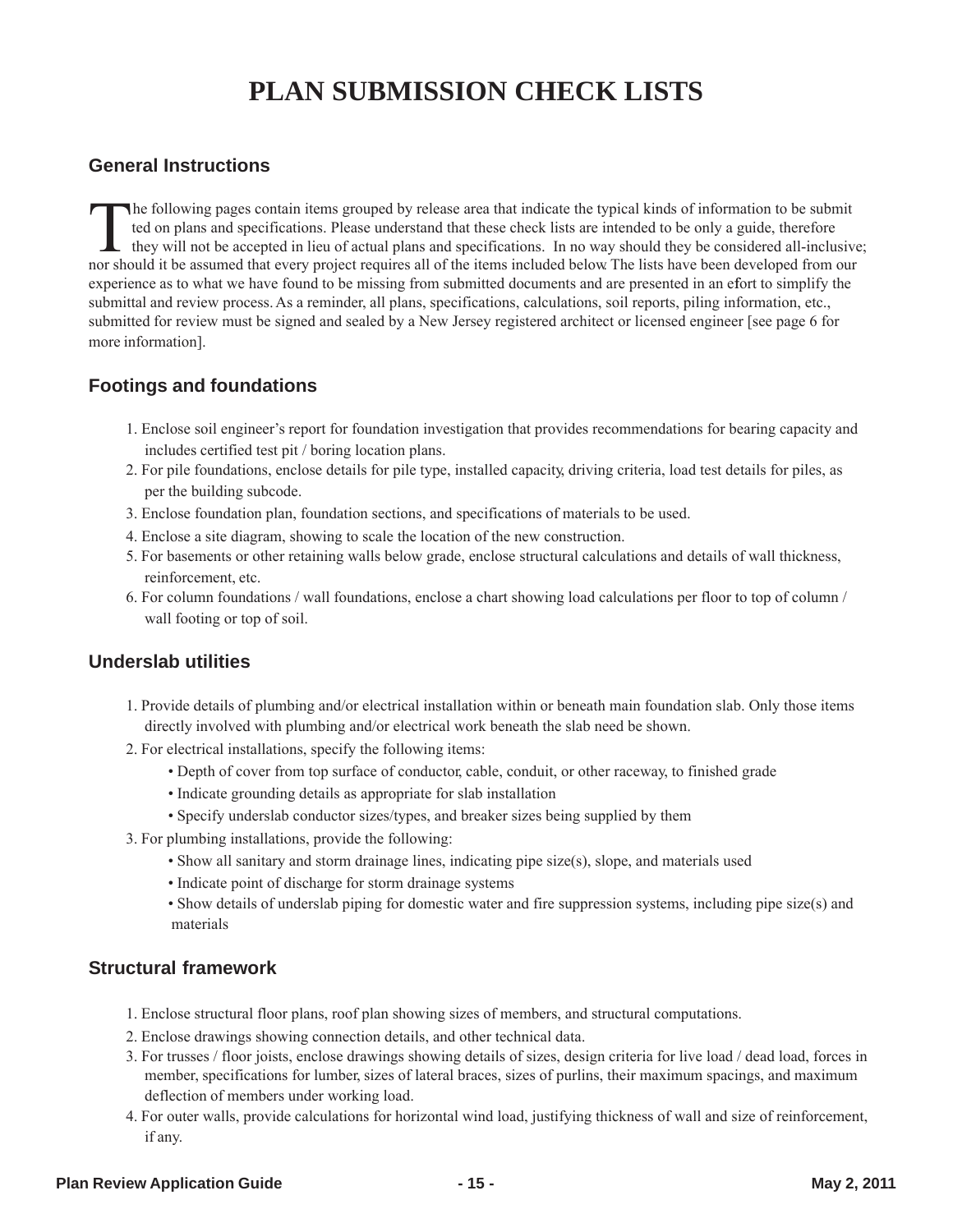5. Provide details for design criteria (live load / dead load, snow load, earthquake load, wind load) and specifications of material (steel, lumber, concrete, reinforcing steel bars, etc.), indicating allowable stress.

# **Exterior building**

- 1. Provide setback distance of building from lot lines or other structures on same lot on all sides.
- 2. Provide the fire rating of exterior walls in hours; specify design/UL number (if rating is required).
- 3. Indicate accessible route of travel from parking lot to front door, and details of ramps with indicated slopes, for compliance with the barrier–free subcode.
- 4. Provide elevations, exterior wall/building sections, and details on all exterior doors and windows.

# **Interior building**

- 1. If mixed use, indicate exact location, occupancy load, and square footage for these uses. Also show incidental uses, if appropriate.
- 2. If design is such that complete information cannot be shown on the project review application, indicate on plans all construction types, number of stories, and building heights.
- 3. Indicate door, window, and finish schedules on plans.
- 4. Provide thermal ratings of walls, ceilings, etc.
- 5. Provide the fire rating of corridor walls, floors, ceilings, exit stairways, shafts, columns, girders, beams, and roofs in hours; specify design/UL number (if rating is required).
- 6. For residential use, show STC ratings of partition walls and ceilings.
- 7. Show exit calculations; indicate the number of exits provided per floor, and specify the maximum travel distance in feet.
- 8. Indicate interior accessible routes of travel and details of ramps with indicated slopes, for compliance with the barrier–free subcode.
- 9. Provide details on location of telephones, water fountains, toilet rooms, laboratory and shop facilities, for compliance with the barrier–free subcode.
- 10. If a fire suppression system is required by the building subcode, verify that drawings comply with the fire protection subcode.

# **Plumbing**

- 1. A site plan, showing plumbing lines into and out of the building to a distance five feet from the building line, must be submitted.
- 2. Include a sanitary drain and vent riser diagram, plan and elevation.
- 3. Include a fixture schedule listing each fixture, description, trap, vent sizes, DFU valve, SFU valves, hot and cold water connection sizes.
- 4. Include materials specifications, or reference on the drawings for piping materials.
- 5. Show storm water piping system, noting square foot area served by each roof drain, piping size and pitch. Plumbing plans must show storm water lines and pitch from building to approved discharge outfall, public storm sewer, or site drainage system.
- 6. Include a hot and cold water riser diagram, showing size and SFU counts.
- 7. Cleanouts must be indicated and labeled in all drainage lines.
- 8. Wall penetration sleeves should be indicated and details shown.
- 9. If a multi-story building, riser diagram for cold water must correspond in format and contain information shown in Appendix B of the plumbing subcode.
- 10. Plumbing fixtures and elevations / details shall conform to the barrier–free subcode specifically fixture heights, spacing, etc.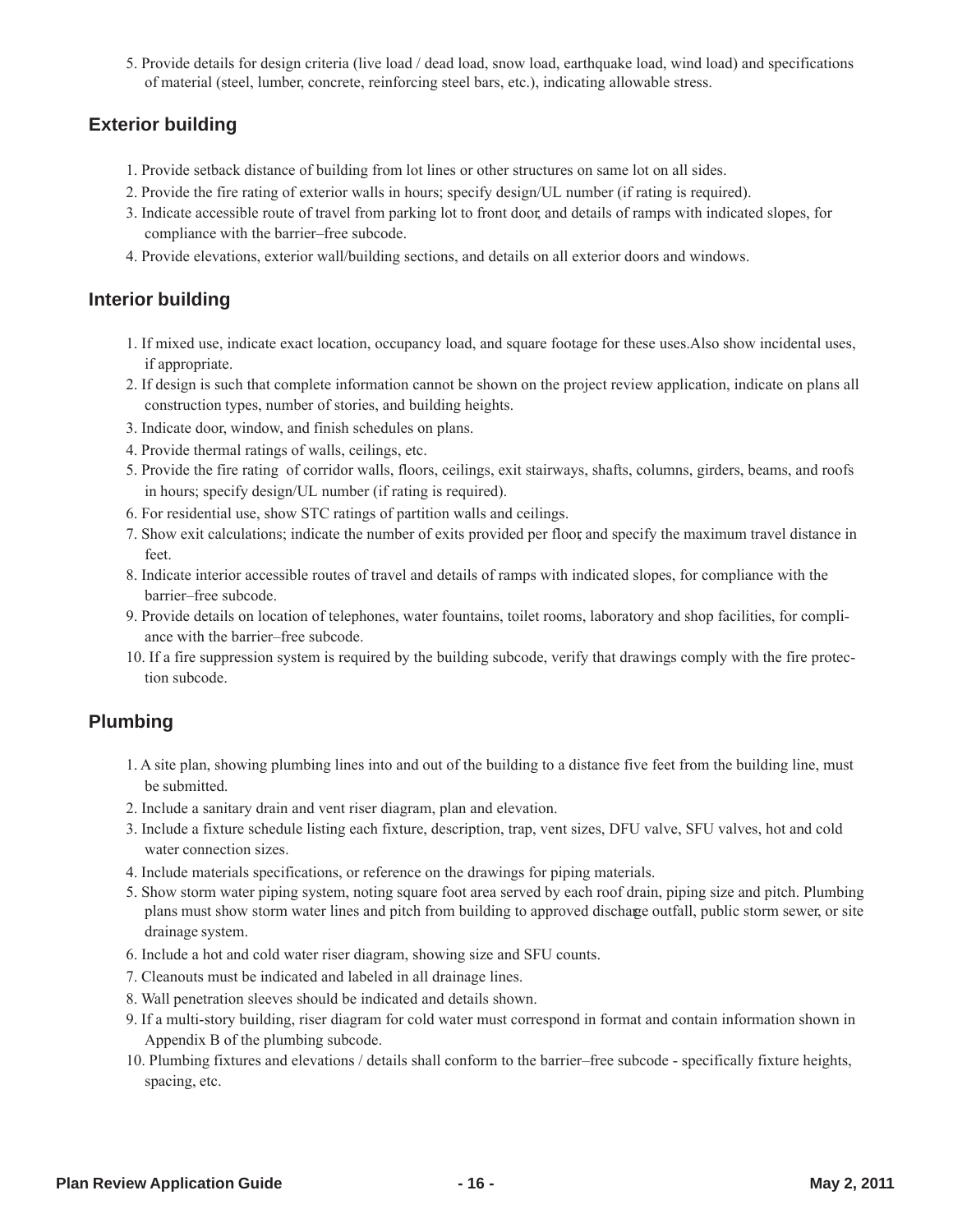# **Mechanical**

- 1. Show calculation for ventilation air requirement based on occupant load (refer to mechanical subcode).
- 2. Include Cop / EER value of HVAC units, boiler efficiency, etc. Supply the required energy calculations.
- 3. Include specifications on duct construction and installation, such as supports, loads, etc.
- 4. Include schematics and details of hazardous exhaust in units such as laboratory hoods.
- 5. Provide manufacturer's recommendation information for laundry / dryer exhaust.
- 6. Show locations of all fire dampers.
- 7. Include drawings for kitchen exhaust hood, duct and hood fire suppression system. Drawings must contain information required by the mechanical subcode and the fire protection subcode.
- 8. Include all details, specifications, and calculations (building, volume, air change, riser diagram) for smoke exhaust / control, stair pressurizations, etc., as applicable per building and fire protection subcodes.
- 9. Show details of all hydronic, gas, and fuel oil piping.
- 10. Include calculations for combustion air requirement.
- 11. Show all details of chimneys and vents.
- 12. Show machinery layout plan, equipment schedule, and details of the processes involved.
- 13. Show height of all mechanical controls, for compliance with the barrier–free subcode.

## **Electrical**

- 1. Show details of all grounding, including:
	- Grounding electrode system;
	- Distribution grounding;
	- Transformer grounding if needed, show how neutral is established from transformer;
	- All wire sizes.
- 2. Show all overcurrent protection indicate whether breakers are inverse, instantaneous, or non-adjustable.
- 3. Indicate the specific wiring method to be used in all the various areas.
- 4. Show circuitry of all emergency systems and emergency lighting, including fire pumps, elevators, and exit discharge.
- 5. Show details of all wiring and bonding for pools, spas, hot tubs, etc.
- 6. Indicate the type of conductors to be used, copper or aluminum, and their type of insulation and temperature rating.
- 7. Indicate all wire and conduit sizes.
- 8. If neutral is reduced, provide calculations.
- 9. Show all panel locations; indicate working clearances about all electrical equipment, switch boards and panel boards.
- 10. Provide panel schedules and identify all circuits.
- 11. Provide riser diagrams.
- 12. Show circuitry, wire size, type of insulation and conduit size of fire signal systems.
- 13. Show height of all controls, for compliance with the barrier–free subcode.

## **Fire protection**

- 1. For sprinkler and standpipe systems, specify system type, water supply information, and pipe sizes. Also indicate type of piping and fittings used throughout.
- 2. Provide hydraulic calculations for sprinklers; indicate hydraulic reference points.
- 3. Show measurements between branch lines and heads on lines, and indicate type of sprinkler heads used throughout the system.
- 4. Indicate height and location of all standpipe hose connections.
- 5. Provide a complete sprinkler system riser diagram with all parts identified.
- 6. For storage areas, provide hazardous material data sheets on commodities stored as appropriate, including quantity(s) stored.

#### **Plan Review Application Guide - 17 - May 2, 2011**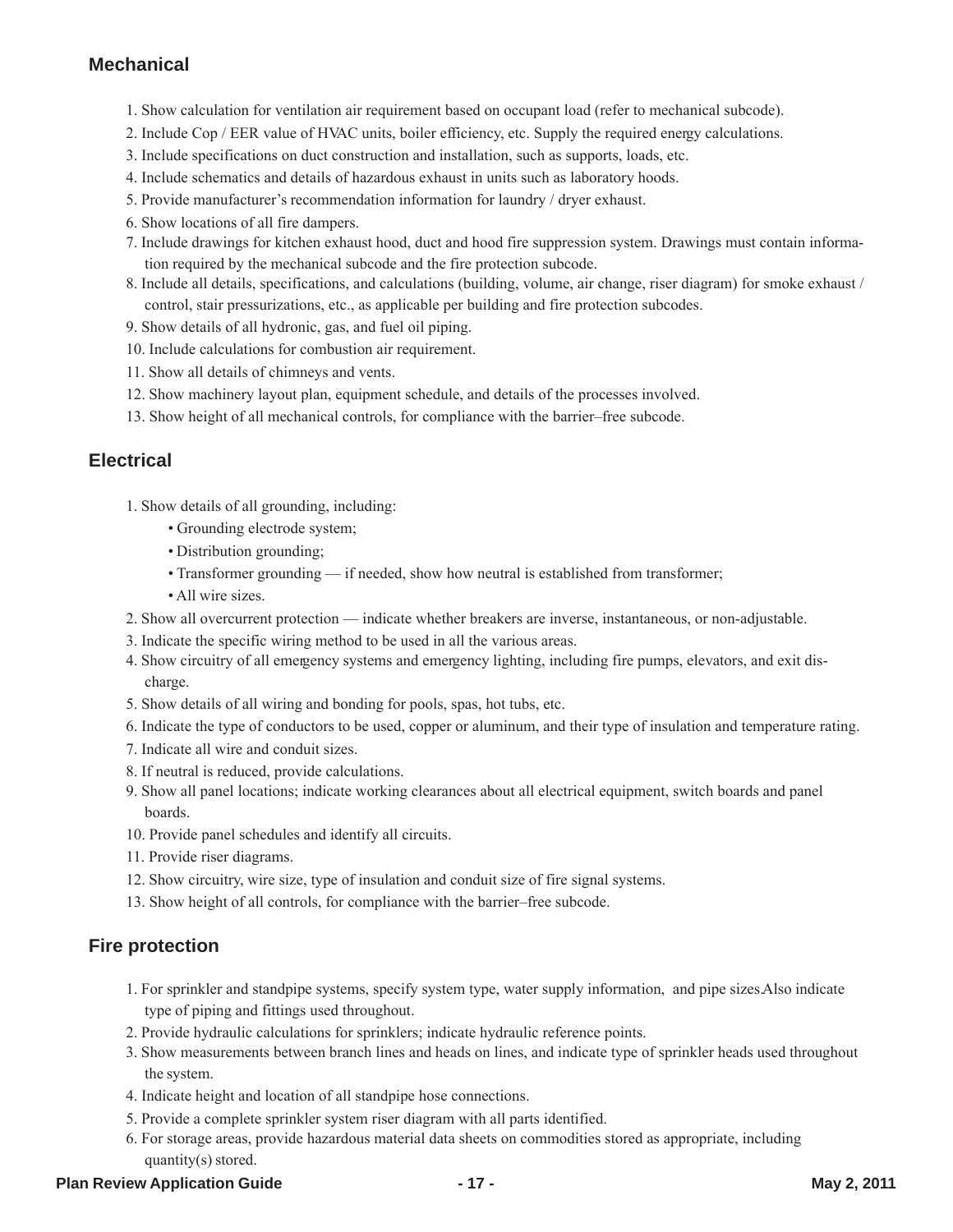- 7. Show installation details and location of fire department siamese connection to sprinkler/standpipe systems.
- 8. For all suppression and alarm systems, show location of control panel, control valves, detectors, pull stations, strobe lights, abort switches, fusible links, alarm bells, warning lights, signs, etc.
- 9. If fire pump is to be used, specify capacity and type. Indicate whether electric or diesel powered, and provide all details on diesel fuel supply. Provide details of all piping, fittings, control and relief valves, as well as test header details. Indicate method of temperature maintenance for pump and associated equipment.
- 10. For Halon  $/$  CO<sub>2</sub> systems, show location and type of detectors and nozzles. Show location and size of agent container and piping, as well as types of piping and fittings. Provide system calculations.
- 11. Show details and schematics on all electrical connections for all fire protection systems, including information on emergency power supplies.
- 12. For barrier–free accessibility, show height of pull stations.
- 13. Indicate all fire alarm area zones.
- 14. For dry chemical systems, indicate type of chemical being used. Show size and location of agent containers. Provide a copy of the installation manual for the system. Provide details on discharge alarms, pipe sizes, and types of materials.
- 15. For range hood systems, refer to Mechanical check list, Item no. 7.
- 16. Provide details on smoke control system as required in Mechanical check list, Item no. 8.

#### **Elevator**

- 1. The building subcode utilizes Standard A17.1 of the American Society of Mechanical Engineers(ASME) as its elevator referenced standard. All elevator related drawings must comply with this.
- 2. Specify elevator type (passenger, freight —specify class of loading, wheel chair manlift, private residence, other).
- 3. Show elevator capacity and loading.
- 4. Show size of buffer.
- 5. Indicate speed, travel length, number of landings.
- 6. Show cab details, dimensions, door operation, hand rail and control locations to comply with the above noted referenced standard and the barrier–free subcode.
- 7. Show type of drive, giving details of suspension.
- 8. Provide details of emergency operation firefighter's service.
- 9. Show all clearances and guide rail details.
- 10. Provide details of hoistway venting.
- 11. Provide pit details light, accessibility, etc.
- 12. Show equipment layout in the elevator machine room also show light and ventilation.

## **Barrier–free**

The following table is a reference index of items included in the preceding check lists of those releases that are afected by the barrier–free subcode:

| Partial release          | Barrier-free item |
|--------------------------|-------------------|
| <b>Exterior building</b> | 3                 |
| Interior building        | 8 and 9           |
| Plumbing                 | 10                |
| Mechanical               | 13                |
| Electrical               | 13                |
| Fire protection          | 12                |
| Elevators                | 6                 |